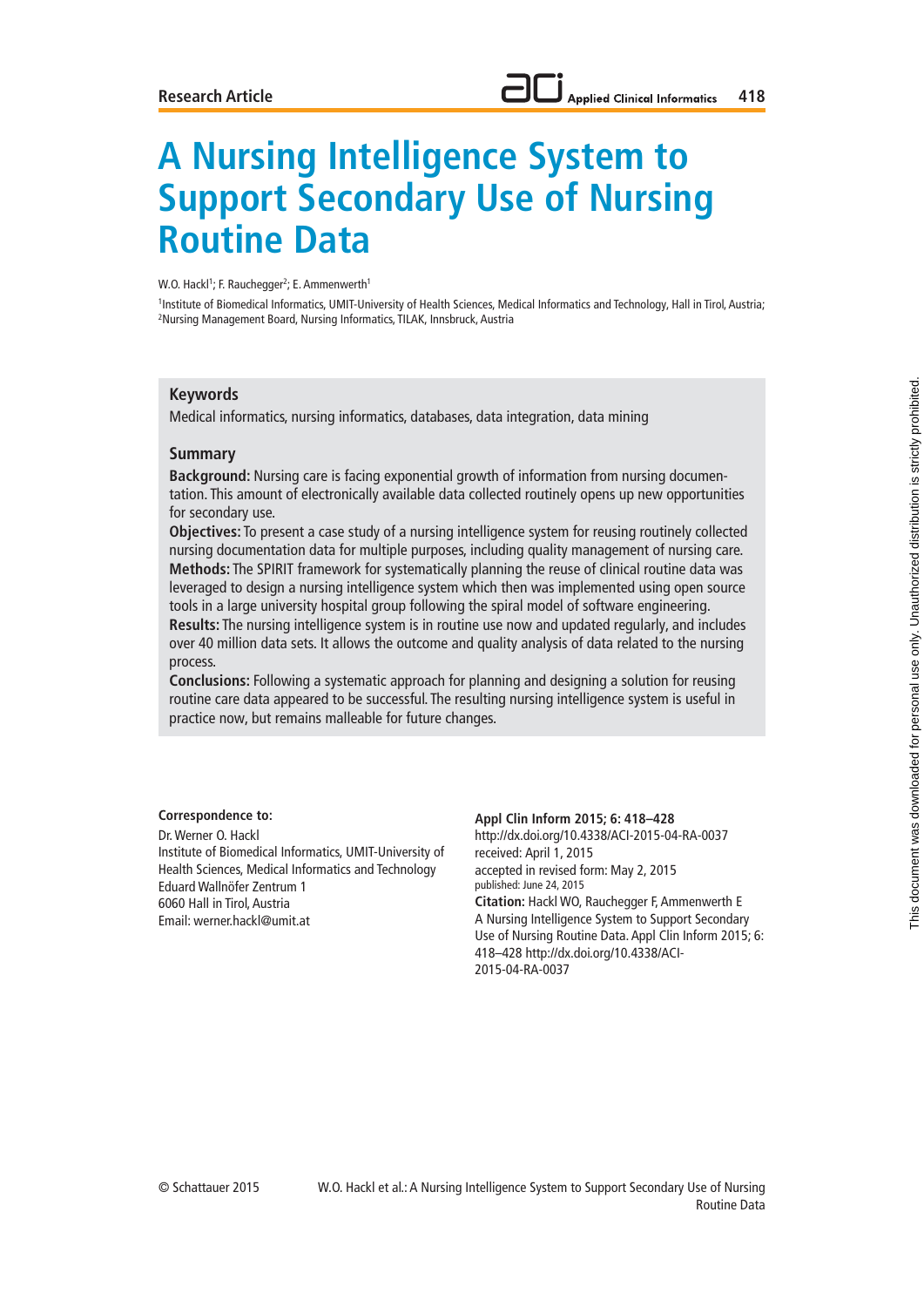# **1. Introduction**

The amount of electronically available clinical data in health care organizations is constantly growing [1]. Clinical data is documented to support the coordination and organization of patient care, to allow patient administration and billing, to support training, or for research purposes [2]. This increasing amount of available clinical data and information, together with new technologies and methodologies for the analysis of big data sets, open up new opportunities for secondary use of clinical data [3].

Secondary use means the use of clinical routine data outside direct care, including but not limited to analysis, research, quality measurement, safety measurement, or public health [4]. Secondary use comprises aggregating and comparing available data across time or populations to detect new and unexpected relationships in these data.

The increasing IT-based availability of structured clinical data also facilitates the definition and usage of clinical indicators. Quality indicators are increasingly important for health care and may help to measure quality of care, process quality, or patient satisfaction. A well designed indicator allows, in a standardized and quantifiable way, monitoring of the quality of a process or organization [5]. In recent years, the use of indicators to assess outcome quality and process quality has gained in importance in nursing care which is characterized by patient-centered care, inter-professional work, and increasing emphasis on quality and scientific evidence [6].

As in other fields within the health care industry, nursing care is facing an exponential growth of electronically available information from documentation. The existence of such an enormous mass of routinely generated health data opens up new possibilities for secondary use. However, building and analyzing dedicated integrated clinical and routinely collected nursing data repositories are nontrivial tasks due to methodological, ethical, legal, practical, and technical issues [4, 7]. Accordingly, most analysis functions within present nursing documentation systems are patient-centered and do not allow population-based analysis or indicator or quality measure development.

The objective of this paper is to present a case study of a nursing intelligence system. This nursing intelligence system is based on the secondary use of nursing data in order to develop and present quality indicators related to the nursing process and to determine the quality of nursing care. The overall aim is to verify that it is feasible to use routinely collected nursing data to define, integrate, and present nursing-related data to be used for nursing management and quality management.

# **2. Methods**

Our approach is based on the SPIRIT methodology as a general framework for secondary use of clinical data. SPIRIT provides a general conceptual framework to systematically plan and design solutions for secondary use of clinical routine data. SPIRIT aims at tailoring such solutions to the specific needs of a single department without losing sight of the whole institution's needs. Results of this case study were also used to further refine SPIRIT. In the following, only a short overview is given. More details concerning the SPIRIT methodology can be found in [8, 9].

### **2.1 The SPIRIT framework**

SPIRIT consists of three main blocks that are executed sequentially: i) Vision & Strategy, ii) Analysis & Specification, and iii) Feasibility & Implementation.

The first block, "Vision & Strategy", defines a vision and the main goals of the intended routine data reuse on a strategic level. In particular, a holistic perspective on the intended routine data reuse is crucial because different stakeholders and future users of a clinical routine data reuse solution in different organizational units may have different needs and requirements and may pursue different individual goals. Routine data reuse solutions usually evolve successively; single departments often pioneer such developments and intuitively implement solutions intended for specific purposes. Without anticipatory systematic planning of routine data reuse solutions, there is a risk of overfitting it to the boundary conditions of a single case. Therefore, it is crucial to align different possible individual goals strategically and to pursue a system-wide applicable concept.

© Schattauer 2015

W.O. Hackl et al.: A Nursing Intelligence System to Support Secondary Use of Nursing Routine Data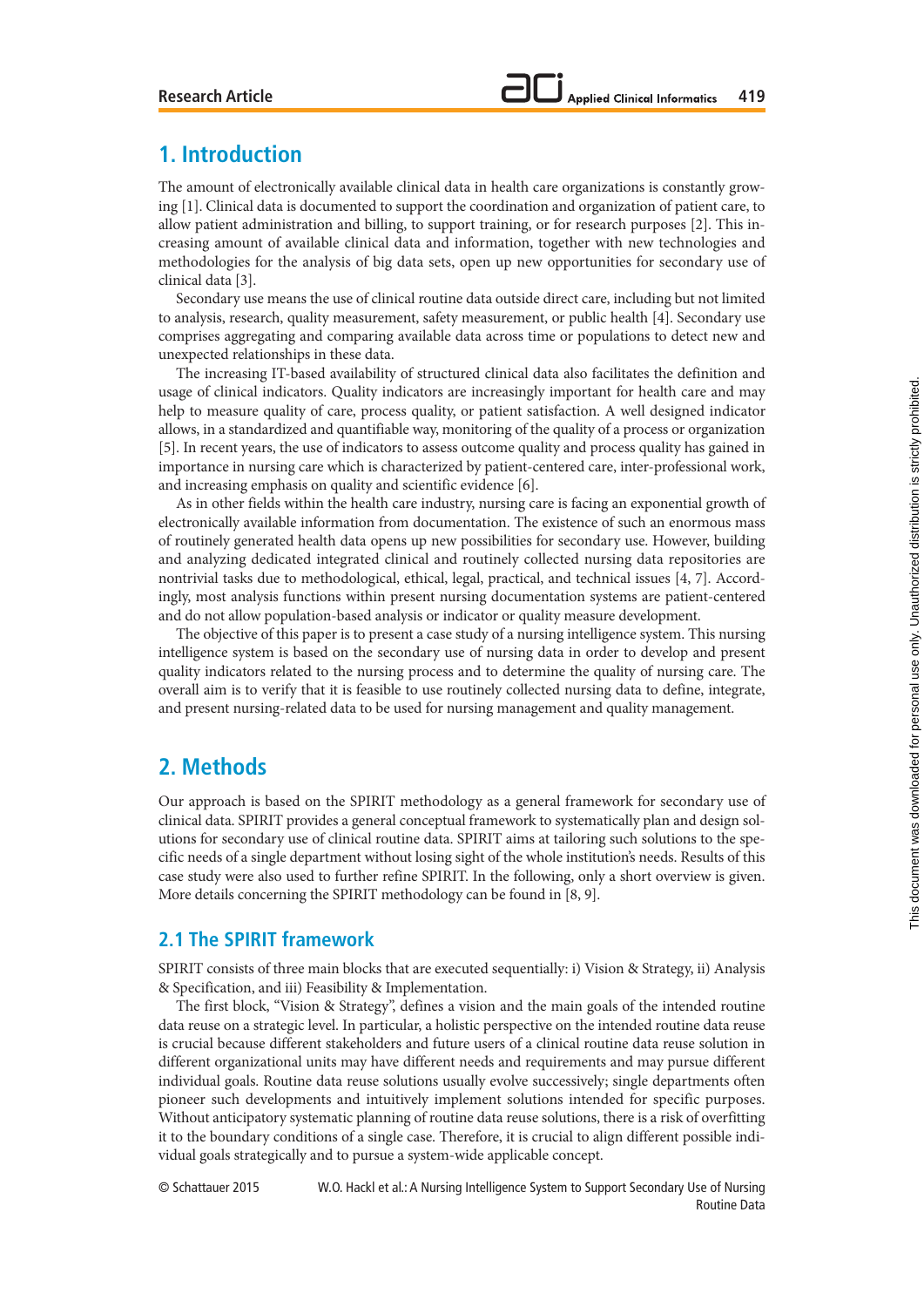It is obvious that the success of any routine data reuse solution significantly depends on the perceived usefulness of information derived from it. Therefore, it is essential to know the specific questions and information needs of the different stakeholders as well as the available data sources and specific data elements. Thus, the second block, "Analysis & Specification", is dedicated to an in-depth analysis of requirements from a future user's perspective (TOP-DOWN) and from a systems and data level (BOTTOM-UP). A comprehensive analysis of the clinical context in which the data is produced has to be conducted to complement these two contrary analysis tracks (IN-BETWEEN).

The third block, "Feasibility & Implementation", is dedicated to the design and implementation of solutions of data integration and data management (Clinical Data Marts and Warehouses) as well as data analysis (Clinical Intelligence Systems). Comprehensive feasibility studies precede the design phases and deliver essential information on framework conditions for the design and the subsequent implementation phases.

### **2.2 The case study**

We chose a single case design, selecting as setting the Tyrol's hospital group (Tiroler Landeskrankenanstalten GmbH – TILAK), which comprises the University Hospitals of Innsbruck plus several district and specialty hospitals. The setting was chosen for the following reasons: In 2006 an electronic nursing documentation system was implemented at the University Hospitals of Innsbruck, with a large amount of nursing data from inpatient and outpatient areas available in electronic form. Since then, the electronic nursing documentation system has been rolled out in almost all of the group's hospitals. Documentation includes all phases of the nursing process and is highly structured. Standardized nursing guidelines for all patient stays are available within the documentation system. NANDA-I (NANDA International, formerly the North American Nursing Diagnosis Association) is used to classify nursing diagnosis. For the coding of nursing interventions and nursing outcomes, internal proprietary catalogs are used. For different assessments, standard instruments (e.g. Barthel-Index [10], Braden Scale [11]) as well as proprietary tools (e.g. initial nursing assessment, fall investigation, decubitus inquiry) are used.

Nursing management had a strong interest in analyzing the available routine data in order to optimize the nursing documentation system and to allow the development of population-based indicators for care process and outcome quality. All this made TILAK a good setting for a case study of a nursing intelligence system.

The hospitals of the TILAK group have a total of 2,465 beds. The mean duration of stay at the University Hospitals of Innsbruck is 4.8 days. TILAK employs 6,400 full-time equivalent (FTE) health care professionals (among them 2,470 FTE registered nurses) who handle 120,000 inpatient (760,000 care days) and 1.15 million outpatient visits per year (2013 data). The architecture of the TILAK hospital information system is characterized by over 150 applications with a few "leading applications", including a patient administration system and a clinical information system. Nursing documentation is part of this clinical information system and covers all aspects of the nursing process [12].

### **2.3 Implementation**

After defining a nursing data reuse vision and strategy, a thorough system analysis was conducted that focused on available documentation systems and their data elements (BOTTOM-UP). Nursing documentation processes were observed and nurses were interviewed (IN-BETWEEN), and nursing managers were interviewed regarding needed functionality for a nursing intelligence system (TOP-DOWN). A list of requested analysis questions was developed and compared with the available routine data elements.

Then requirements regarding data models, data flows, reporting, data security, and data safety were aggregated. To test the feasibility of the approach, a first prototype based on a data warehouse reference model [13] was developed and its functionality verified in several workshops with nurse management. Test runs with anonymized test data helped to verify technical and performance issues.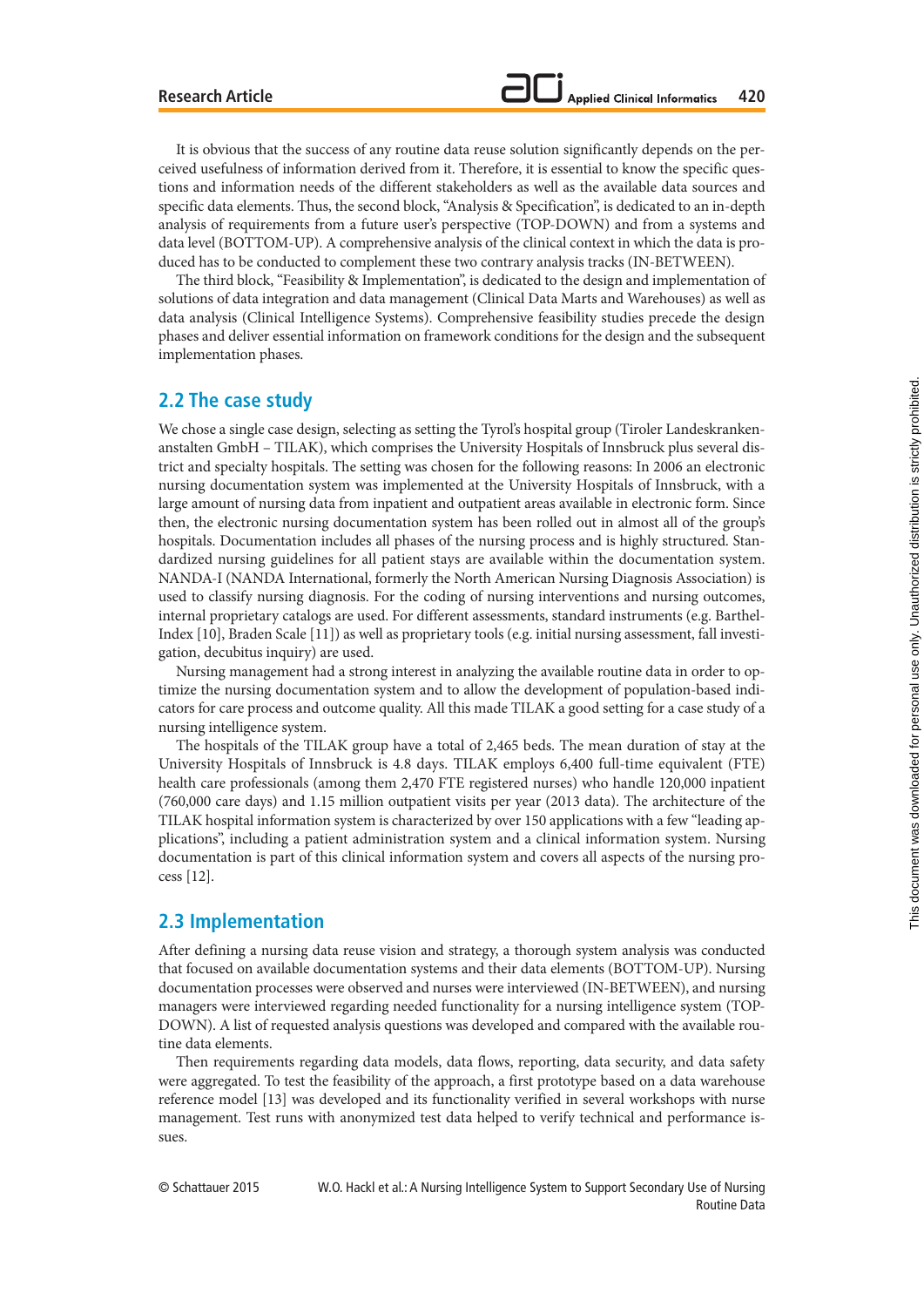The software engineering process was based on the spiral model by Boehm [14]. Freely available open source tools for data warehousing and business intelligence were used for the implementation. For data extraction, export functions of the clinical documentation system were used. For data integration and the ETL process (extraction – transform – load), Talend Open Studio for data integration (www.talend.com) was used. For data management, a PostgreSQL (www.postgresql.org) database was used. For data analysis, business intelligence and result presentation, BIRT (Business Intelligence and Reporting Toolkit, www.eclipse.org/birt) was used.

# **3. Results**

The final nursing intelligence system comprises two tiers: A data integration and management layer providing a nursing data mart; and a data analysis layer providing a nursing intelligence and reporting platform with predefined customizable reports. The reports can be accessed via a web-based user interface. In addition, ad-hoc queries, filtering, and OLAP functionalities (online analytical processing, e.g. drill-in, drill-through, roll-up) were made available over the web interface. Analysis results are presented within a browser window and can be saved in different file formats (e.g. PDF, DOC, XLS). It is also possible to export the raw or processed data into .csv format for further analysis outside the web-based platform. For advanced analysis, individual queries and data exports from the nursing data mart are available (▶ Figure 1).

The analysis questions were systematically derived and addressed quality of documentation (e.g. completeness of documentation), process indicators for nursing documentation (e.g. time for documentation), indicators for nursing care processes (e.g. statistics on nursing diagnosis, goals and interventions), and indicators for quality of nursing care (e.g. statistics on nursing evaluation, interval between admission and start of a nursing diagnosis, interval between start of a nursing diagnosis and its first evaluation). Overall, over 50 different analysis questions were defined. ▶ Figure 2 gives an overview of the categories of questions, the basic selection and filter criteria, and the stratification parameters.

Based on the analysis questions and the available data elements, a data model was established as basis for the nursing intelligence system ( $\blacktriangleright$  Figure 3). The data model contains two central elements: the relation "patient", holding a unique patient ID for each patient, and the relation "stay", holding a unique ID for every visit/admission. These two IDs are valid in the whole hospital group and every data element from any documentation system within TILAK can be integrated into the data model and linked with other elements using these IDs. In the existing data model, some relations (e.g. the nursing assessment) are directly linked to both central elements whereas others are only linked to one element (e.g. nursing inspections or nursing diagnoses have no direct link to the patient as they depend on the respective stays). Redundancies within the data model are intended; due to performance issues, normalization was not applied.

Until March 2015, data from 190,000 patients and 445,000 admissions had been extracted and imported into the nursing intelligence system. Around 8,000 new admissions are imported each month ( $\blacktriangleright$  Figure 4). The nursing intelligence system has been in routine use since 11/2009 and is being used as a management tool by the TILAK nursing management board.

# **4. Discussion**

Due to the rising amount of available electronic documentation, secondary data use has gained in importance in recent years. This also holds true for nursing care. Using an available framework for secondary use of clinical data (SPIRIT), a nursing intelligence system was developed and implemented at the University Hospital of Innsbruck.

To our knowledge, this is one of the first publications introducing a systematically planned and successfully implemented system for secondary use of "big" routinely collected data in nursing care. Other approaches (e.g. [15]) have focused on pilots and concepts, but did not lead to comprehensive and adaptable nursing intelligence systems for routine use.

W.O. Hackl et al.: A Nursing Intelligence System to Support Secondary Use of Nursing Routine Data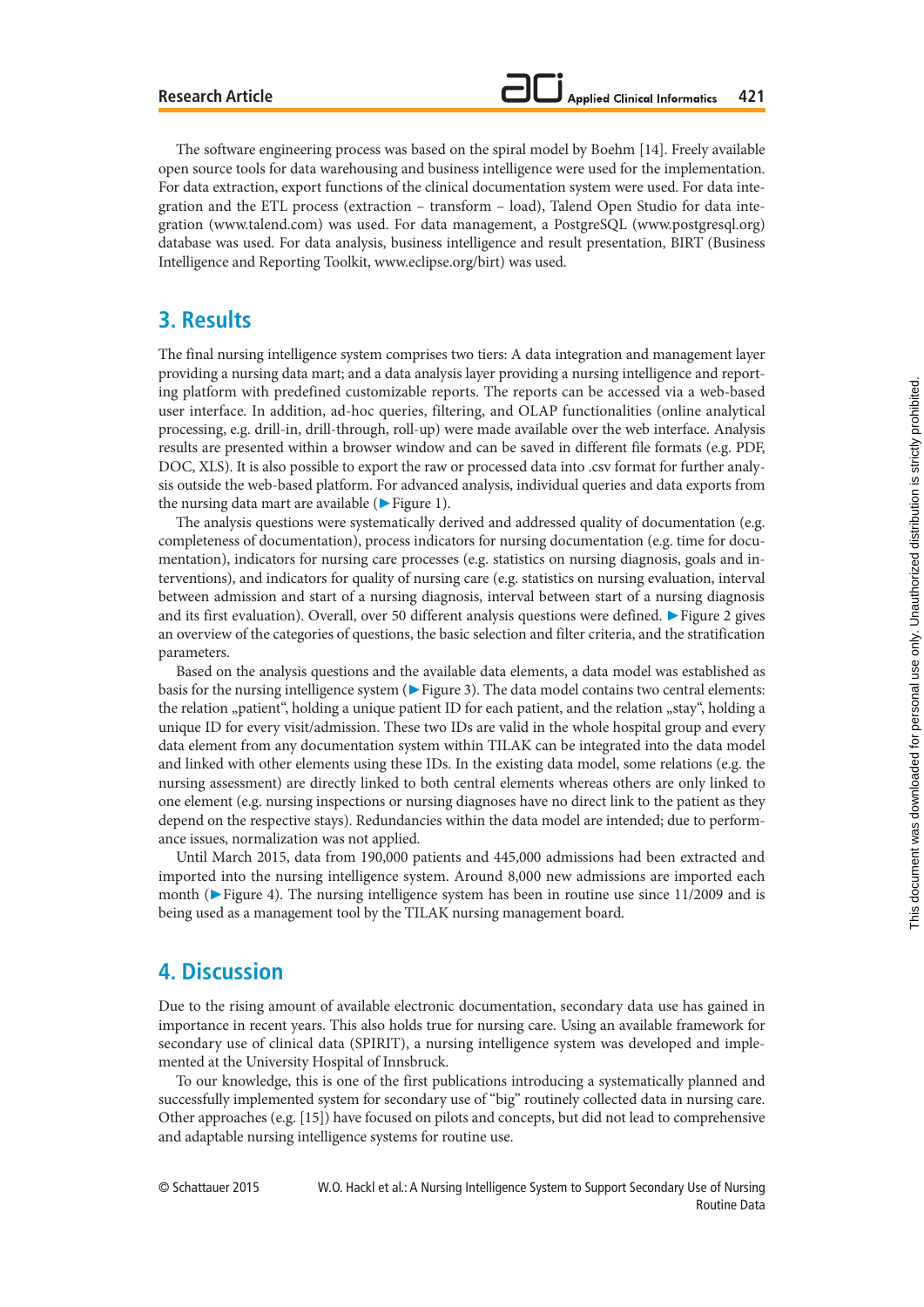In the case study, we learned that building a nursing intelligence system demands not only methodologies for data warehousing and secondary data use, but also in-depth knowledge of the nursing processes and underlying data models as well as of the availability of structured nursing documentation data. The insights gained during this case study led to further refinement of the SPIRIT framework.

The SPIRIT framework is built on available frameworks for data warehouses and secondary data use (e.g. [16], [17]). As in other frameworks, organizational and technical issues play an important role, but SPIRIT additionally pays particular attention to the specific conditions of the clinical domain. In-depth and systematic analysis of clinical documentation systems and available data elements, definition of analysis questions, analysis of the clinical context and the clinical processes in which these data elements are produced, and analysis of how the resulting information will be used are necessary. SPIRIT also helps to keep a holistic perspective by starting with the definition of a data reuse vision and strategy.

This approach was found quite helpful, as it fostered discussion among the nursing managers on the issues they are really interested in. Many of the identified analysis questions have already been implemented in the nursing intelligence system. For implementation, only open source tools were used. Due to the modular concept, all components can be substituted by commercial products if advanced functionalities, which are not available within open source tools, are needed.

In the context of secondary use of health data, the term "gold mine" or "diamond mine" is sometimes used [18, 19]. However, as our experience shows, it is relatively easy to analyze routine data to answer simple questions such as "how many, how long, how often…" But to identify cross-data relationships, more complex analyses, such as different machine learning techniques or methods from complex network science [20], are needed.

Here, an intelligence system that allows easy-to-use and flexible ad-hoc analysis of the data can be a powerful tool for stakeholders such as nursing managers. These flexible and ad-hoc analyses are possible in our nursing intelligence system. For more advanced analyses, individual queries of the nursing data mart and separate analyses outside the standard analysis platform can be performed.

In addition, the intelligence system supports the integration of new data sources. This is absolutely necessary in a rapidly changing health care context where new evidence, new clinical and nursing pathways, new analysis questions, and new data sources as well as new data elements continue to emerge. As an example, questions related to quality and quantity of nursing interventions were not implemented in the initial case study, but related data and analysis reports are now integrated in the running nursing intelligence system.

### **5. Conclusion**

We developed a nursing intelligence system in a large university hospital with a high availability of structured electronic nursing documentation as case study. Since rollout other health care organizations from the same hospital group have also started to use the nursing intelligence system. Building a nursing intelligence system is naturally dependent on the availability of structured information, even when efforts to analyze free text from clinical documentation to support populationbased analysis have been launched in recent years [21].

The nursing intelligence system is now in routine use and is updated regularly using semi-automatic routines. Nursing managers are able to use the nursing intelligence system to execute predefined queries or ad-hoc queries. The system is adaptable and extendible with little effort to respond to new and emerging fields of interest.

#### **Clinical Relevance**

Our experiences are generalizable to other health care organizations with a comparable level of electronic documentation. A systematic approach for planning and designing a solution for reusing routine care data was successful. The resulting nursing intelligence system is applicable in practice now, but remains malleable for future changes.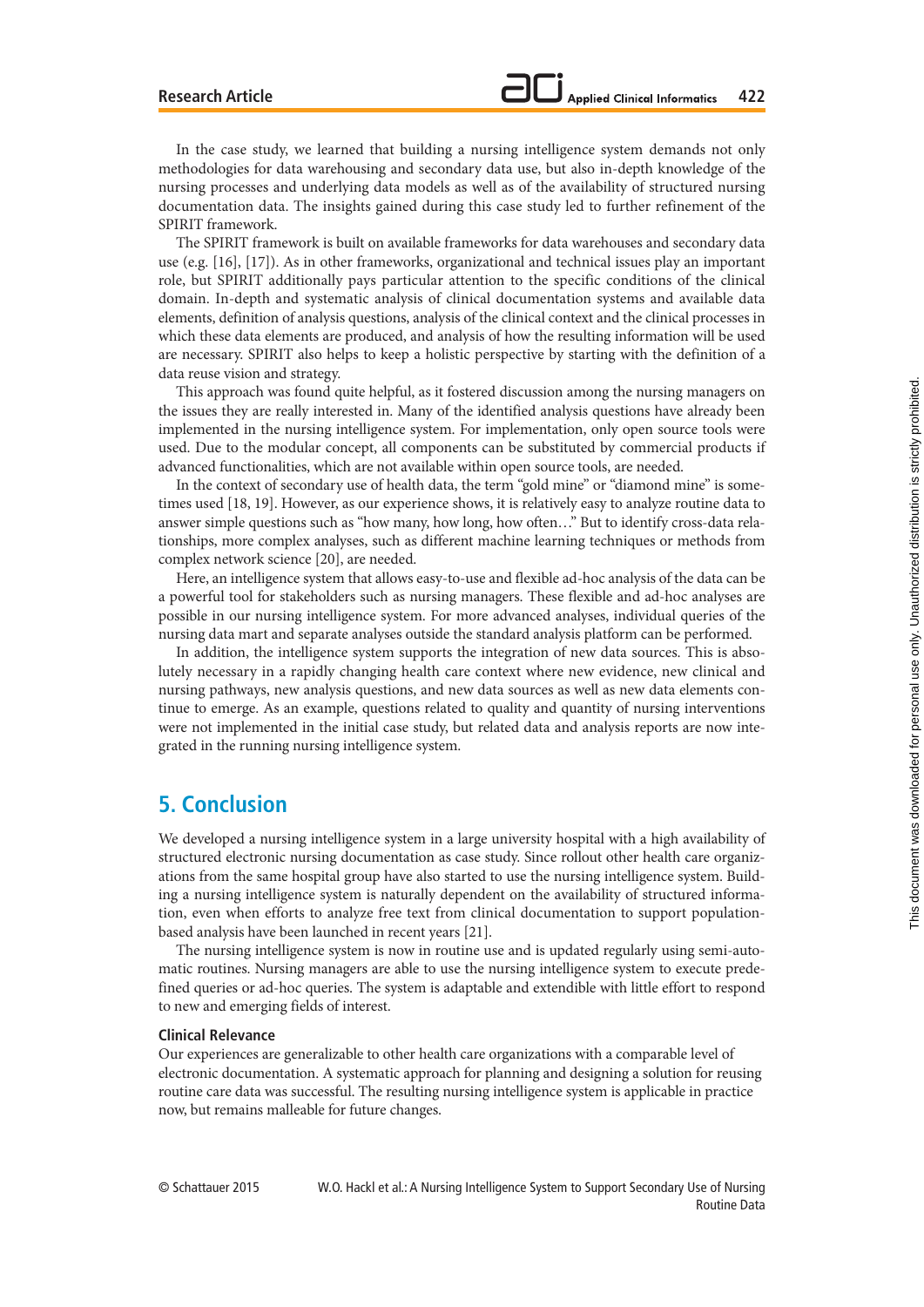### **Conflict of Interest**

The authors declare that they have no conflicts of interest in the research.

#### **Human Subjects Protections**

The procedures used have been reviewed in compliance with ethical standards of the responsible committee on human experimentation.

### **Acknowledgments**

We would like to thank our students in the biomedical informatics bachelor programs who contributed to the case study. We would also like to thank the Tyrolean federal hospitals group, TILAK (nursing management board / nursing informatics), for the possibility to conduct the case study and the TILAK information technology department for partial funding. Parts of this work were also funded by Tiroler Wissenschaftsfonds TWF (UNI-0404–1014, 0404–1189).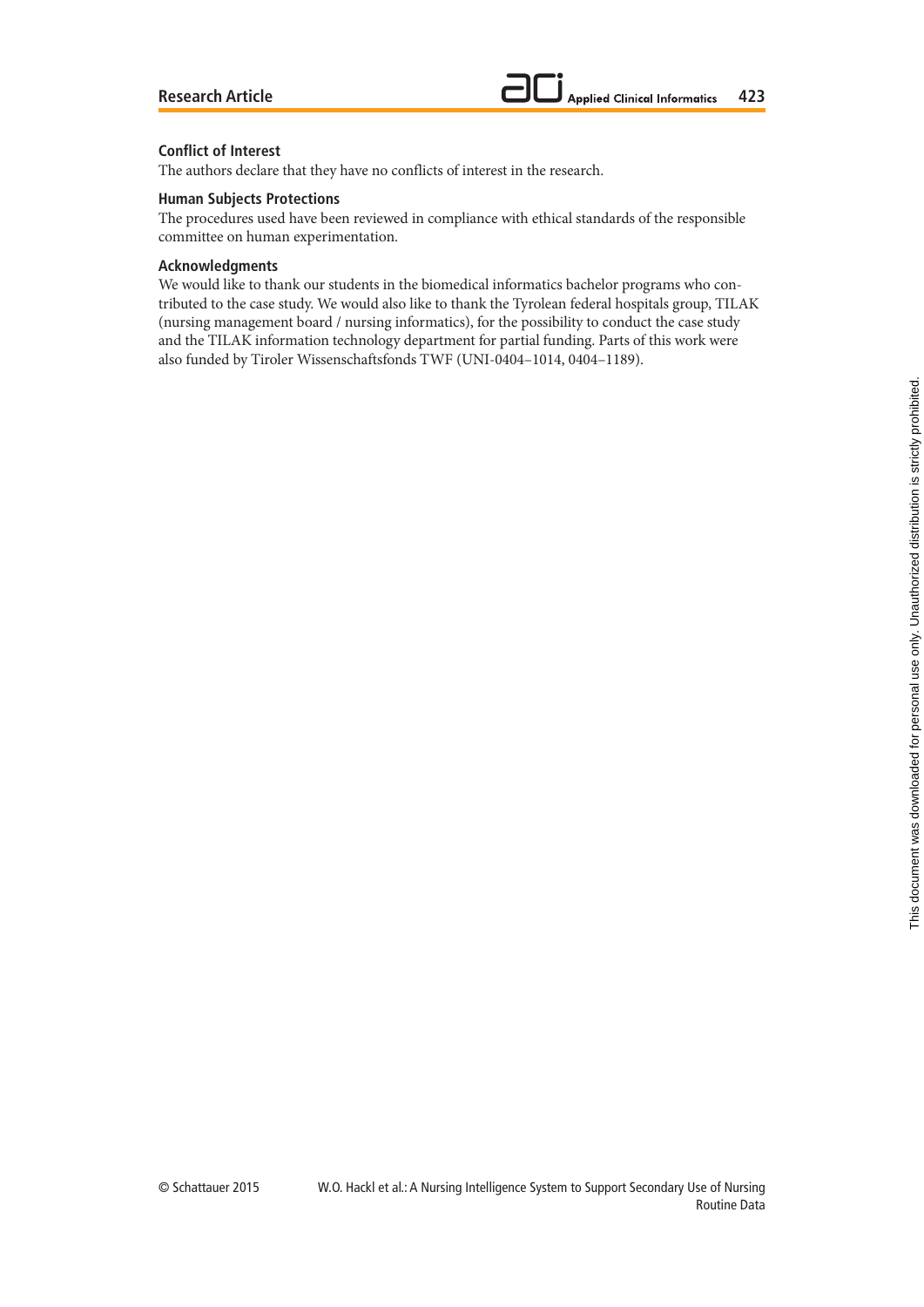



**Fig. 1** Overview of the architecture of the nursing intelligence system consisting of two layers. The first layer is dedicated to data integration and management and holds the data extraction, transformation, and loading routines as well as the integrated data repository, a so-called nursing data mart. The second layer, dedicated to data analysis, provides a web-based analysis platform with predefined, adaptable reports for standard analyses. For special analyses and advanced analysis techniques, separate subsets from the nursing data mart can be obtained by individual queries.

This document was downloaded for personal use only. Unauthorized distribution is strictly prohibited.

This document was downloaded for personal use only. Unauthorized distribution is strictly prohibited.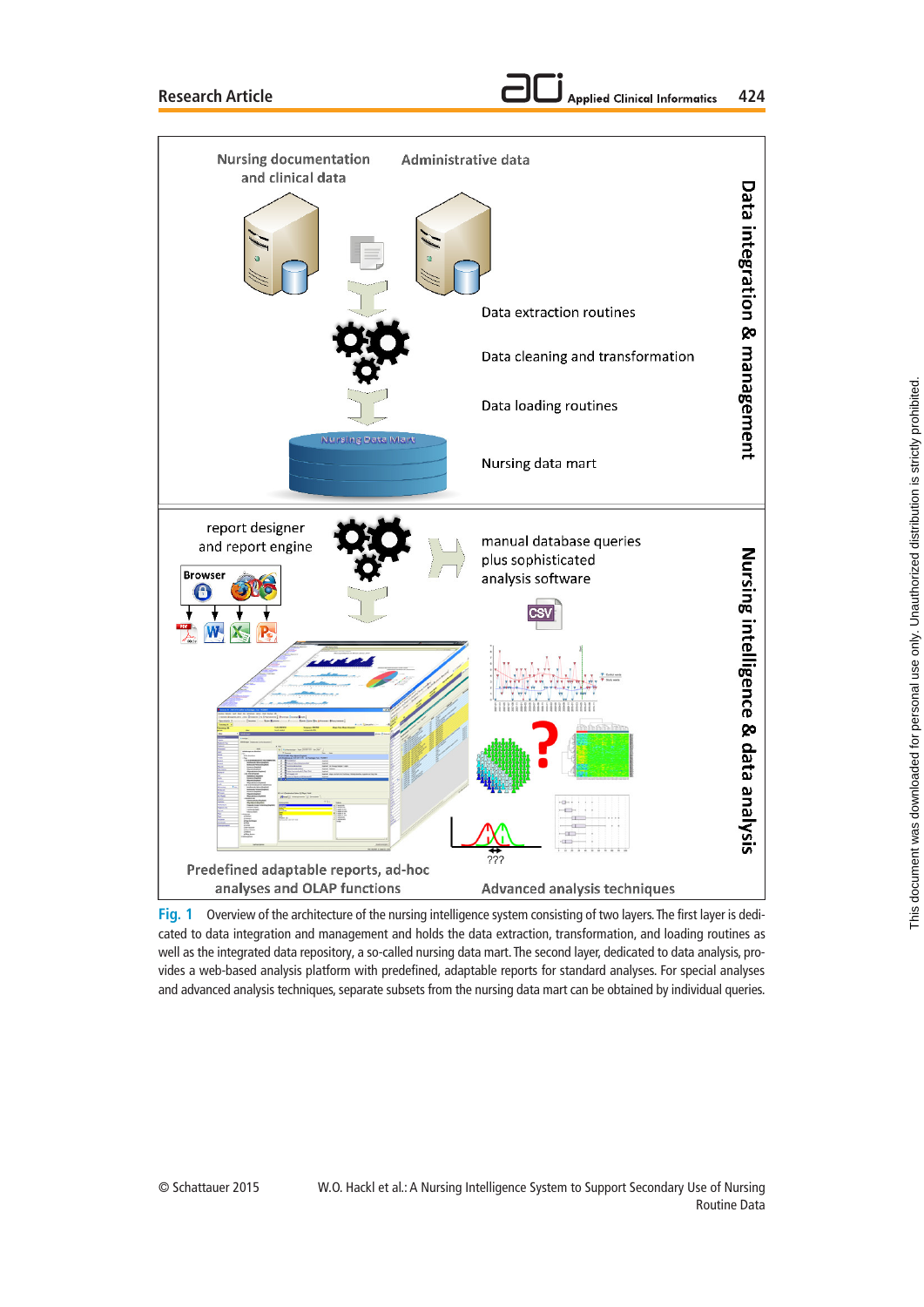

**Fig. 2** Overview of the groups of different analysis questions, of the selection and filter criteria and of the stratification parameters available in the nursing intelligence system.

**Research Article**

W.O. Hackl et al.: A Nursing Intelligence System to Support Secondary Use of Nursing Routine Data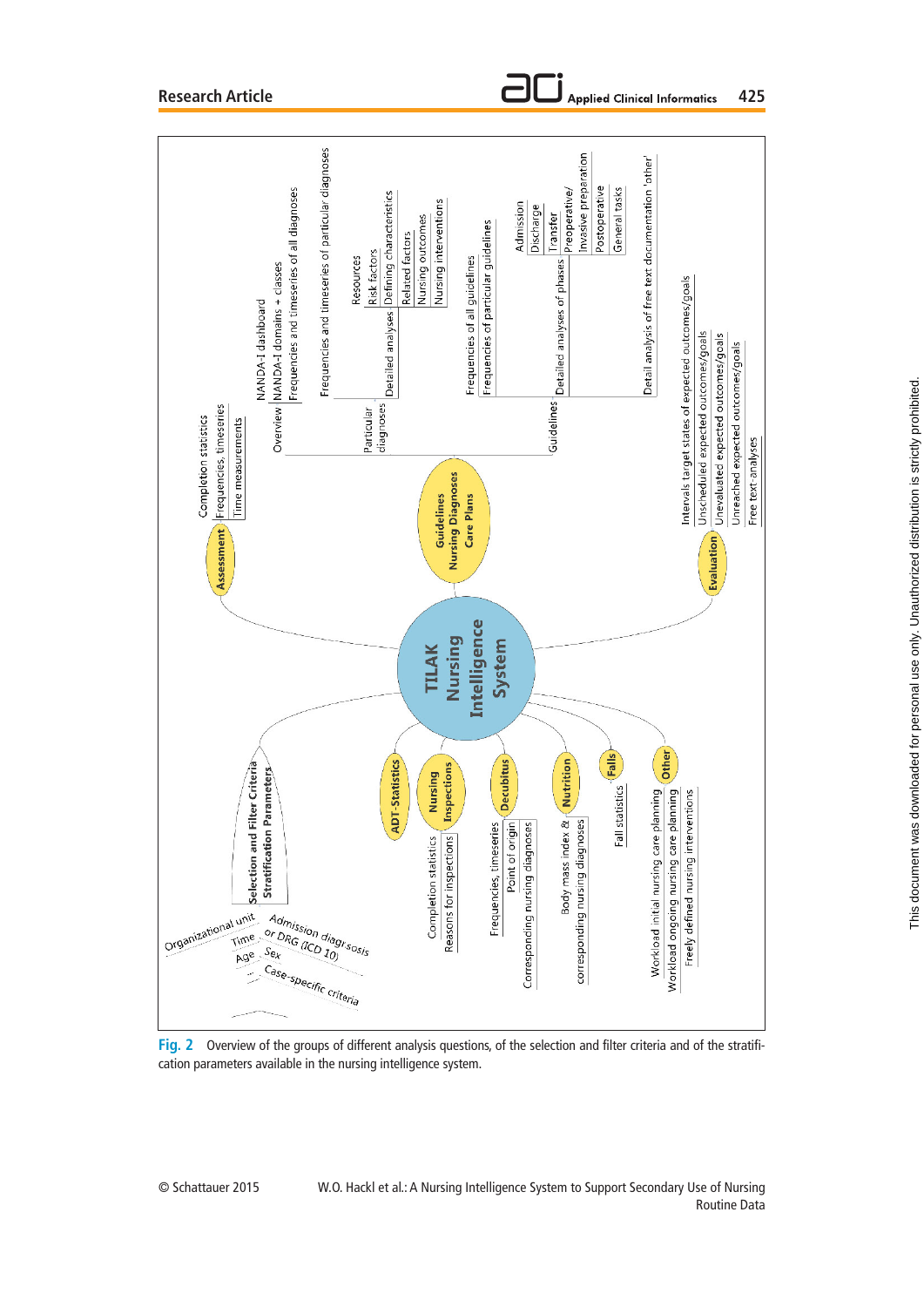### **Research Article**





Fig. 3 Data model of the nursing intelligence system with the relations "Patient" and "Stay". Redundancies within the data model are intended; due to performance issues, normalization was not applied (only major tables and attributes are shown).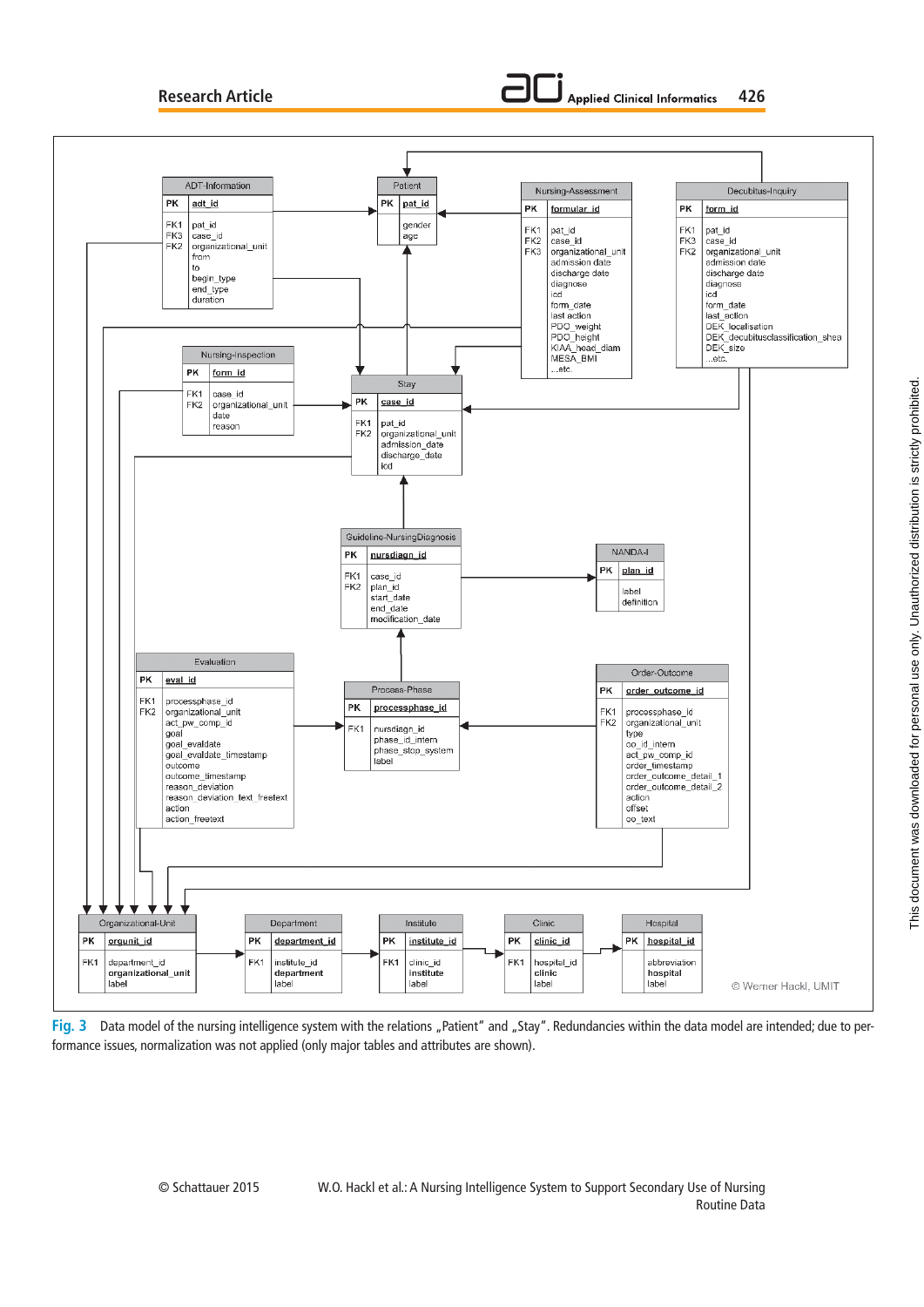**Research Article**

**Applied Clinical Informatics 427**



Fig. 4 Development of the amount of data (physical patients, admissions, nursing diagnoses including pathways, evaluations of nursing goals, orders and outcomes) in the nursing intelligence system since 11/2009 (logarithmic scale).